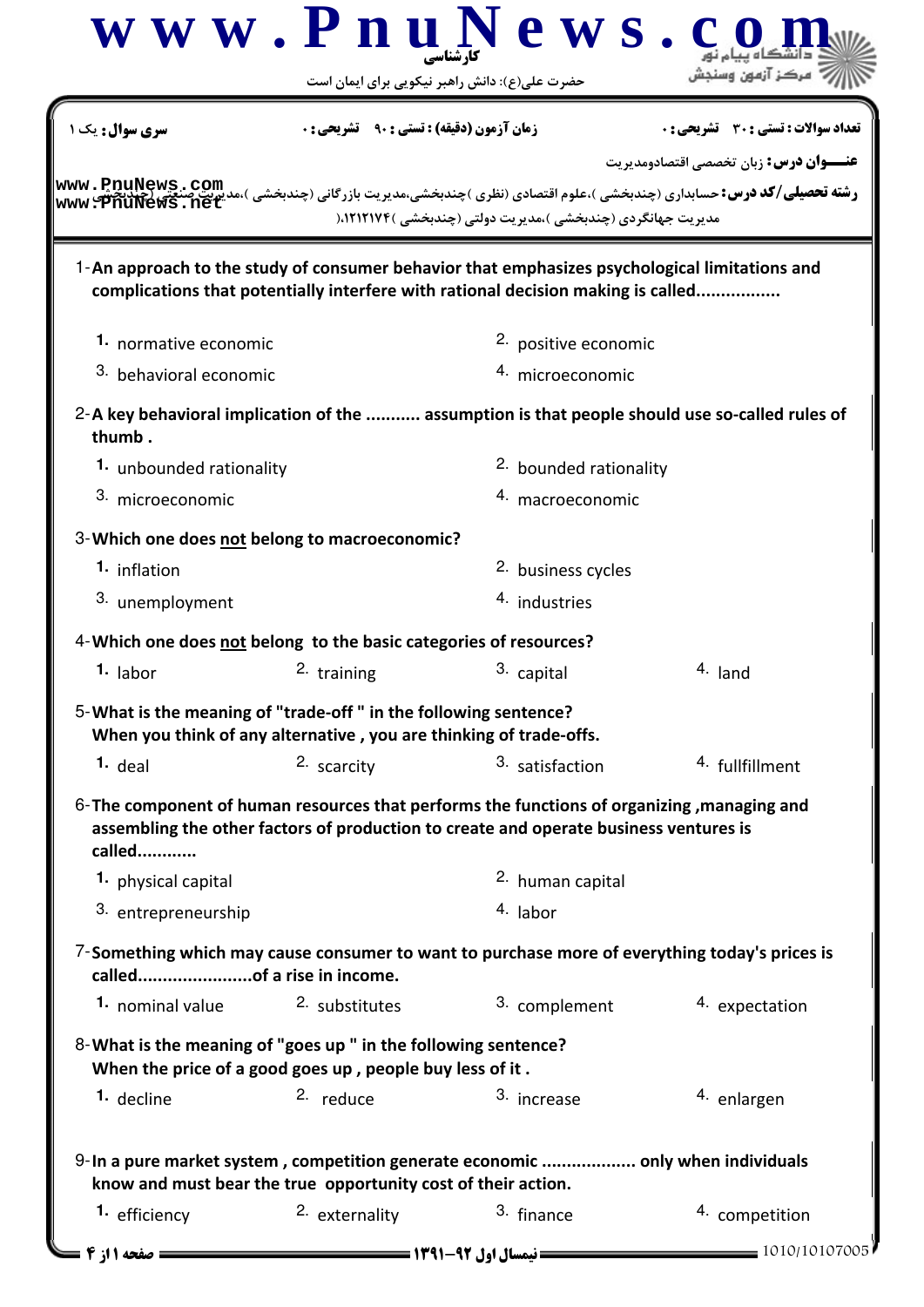|                                                                                                                                                    |                                                    | $\bf w \mathbf w \mathbf w \mathbf . \mathbf P \mathbf n \mathbf u \mathbf N \mathbf e \mathbf w \mathbf s$<br>حضرت علی(ع): دانش راهبر نیکویی برای ایمان است |                                                                                                                                                                        |  |  |
|----------------------------------------------------------------------------------------------------------------------------------------------------|----------------------------------------------------|--------------------------------------------------------------------------------------------------------------------------------------------------------------|------------------------------------------------------------------------------------------------------------------------------------------------------------------------|--|--|
| <b>سری سوال:</b> یک ۱                                                                                                                              | <b>زمان آزمون (دقیقه) : تستی : 90 ٪ تشریحی : 0</b> |                                                                                                                                                              | <b>تعداد سوالات : تستی : 30 ٪ تشریحی : 0</b>                                                                                                                           |  |  |
| www.PnuNews.com<br>www.PnuNews.ne                                                                                                                  |                                                    | مدیریت جهانگردی (چندبخشی )،مدیریت دولتی (چندبخشی )۱۲۱۲۱۷۴،(                                                                                                  | <b>عنـــوان درس:</b> زبان تخصصي اقتصادومديريت<br><b>رشته تحصیلی/کد درس:</b> حسابداری (چندبخشی )،علوم اقتصادی (نظری )چندبخشی،مدیریت بازرگانی (چندبخشی )،مد <sub>:</sub> |  |  |
| individuals simultaneously.                                                                                                                        |                                                    |                                                                                                                                                              | 10-The principle of does not apply to public goods which can be consumed jointly by many                                                                               |  |  |
| 1. goverment -sponsored good                                                                                                                       |                                                    | <sup>2.</sup> subsidize                                                                                                                                      |                                                                                                                                                                        |  |  |
| 3. redistribution                                                                                                                                  |                                                    |                                                                                                                                                              | 4. rival consumption                                                                                                                                                   |  |  |
| 11-What is the meaning of " commencement" in the following sentence?                                                                               |                                                    | Department must reduce their spending before new term commencement.                                                                                          |                                                                                                                                                                        |  |  |
| $1.$ goods                                                                                                                                         |                                                    | 2. season                                                                                                                                                    |                                                                                                                                                                        |  |  |
| 3. beginning                                                                                                                                       |                                                    | 4. amount of money                                                                                                                                           |                                                                                                                                                                        |  |  |
| 12-In our country the government education.                                                                                                        |                                                    |                                                                                                                                                              |                                                                                                                                                                        |  |  |
| 1. inhibits                                                                                                                                        | 2. subsidizes                                      | 3. provides                                                                                                                                                  | 4. sponsors                                                                                                                                                            |  |  |
| 13-The inflation rate that we believe will occur; when it does, we are in a situation of<br>fully<br>1. unanticipated inflation<br>3. restiriction |                                                    | 2. anticipated inflation<br>4. interest rate                                                                                                                 |                                                                                                                                                                        |  |  |
|                                                                                                                                                    |                                                    | and so they remain temporary unemployed. This is called                                                                                                      | 14-Unemployment due to fact that workers must search for appropriate job offers. This takes time,                                                                      |  |  |
| 1. cyclical unemployment                                                                                                                           |                                                    | 2. frictional unemployment                                                                                                                                   |                                                                                                                                                                        |  |  |
| 3. seasonal unemployment                                                                                                                           |                                                    |                                                                                                                                                              | 4. structural unemployment                                                                                                                                             |  |  |
| 15-What is the meaning of "fired" in the following sentence?<br>friend.                                                                            |                                                    |                                                                                                                                                              | Psychological researchers believe that being fired creates as much stress as the death of a close                                                                      |  |  |
| 1. obligated to job                                                                                                                                |                                                    | 2. responsible                                                                                                                                               |                                                                                                                                                                        |  |  |
| 3. dismiss from a job                                                                                                                              |                                                    | 4. remain to a job                                                                                                                                           |                                                                                                                                                                        |  |  |
| for a job is called                                                                                                                                |                                                    |                                                                                                                                                              | 16-An individual who used to work full-time but left the labor force and has now reentered it looking                                                                  |  |  |
| 1. new entrant 2. job loser                                                                                                                        |                                                    | 3. job leaver                                                                                                                                                | 4. reentrant                                                                                                                                                           |  |  |
| 17-Unemployment resulting from a poor match of workers 'abilities and skills with current                                                          | requirements of employers is called                |                                                                                                                                                              |                                                                                                                                                                        |  |  |
| 1. structrual unemployment                                                                                                                         |                                                    | 2. seasonal unemployment                                                                                                                                     |                                                                                                                                                                        |  |  |
|                                                                                                                                                    | 3. frictional unemployment                         |                                                                                                                                                              | 4. cyclical unemployment                                                                                                                                               |  |  |
|                                                                                                                                                    |                                                    |                                                                                                                                                              |                                                                                                                                                                        |  |  |

1010/10107005 1391-92 نيمسال اول 2 از 4 صفحه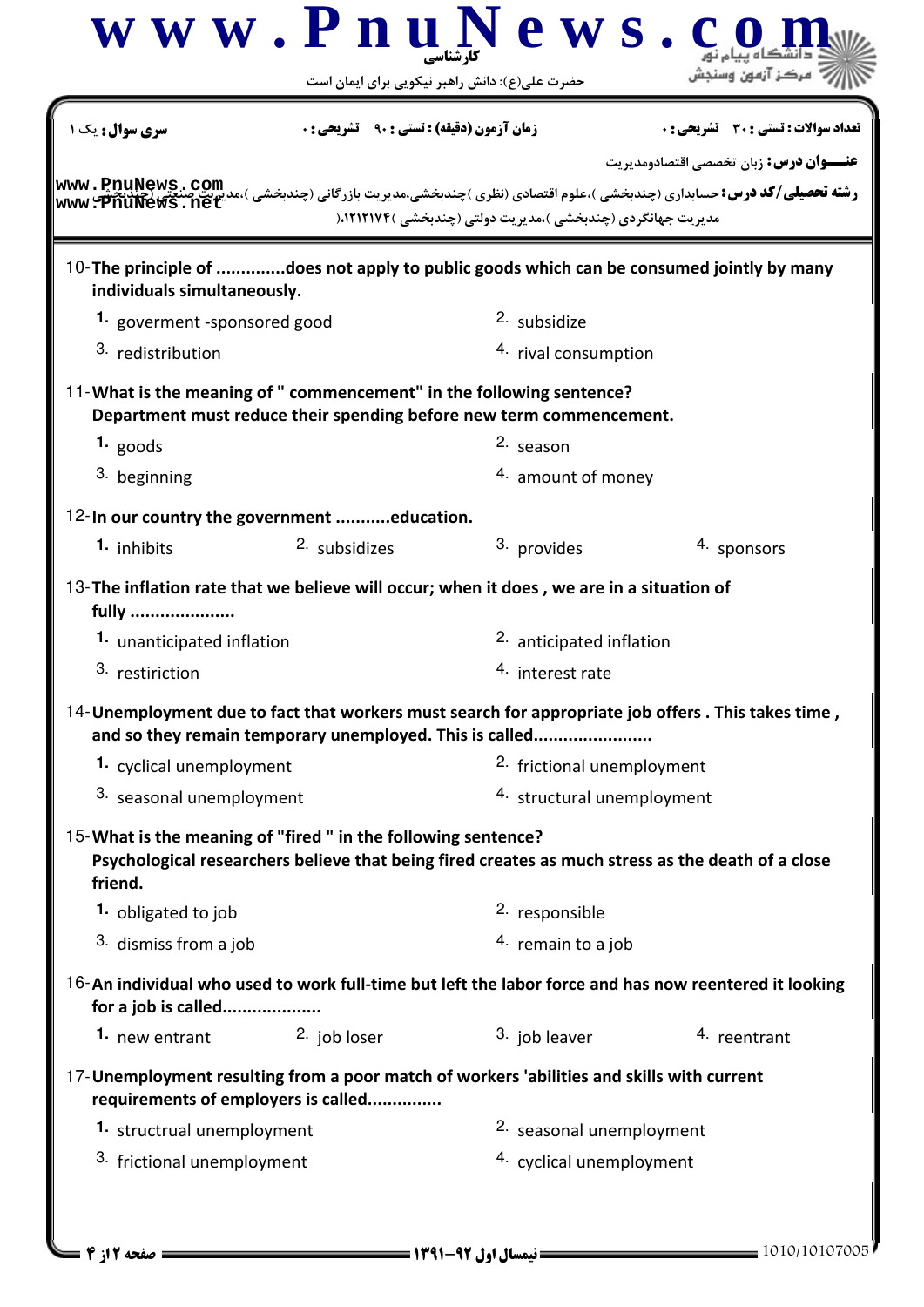|                                         | حضرت علی(ع): دانش راهبر نیکویی برای ایمان است                                                                       |                                                                                                                       |                                               |  |
|-----------------------------------------|---------------------------------------------------------------------------------------------------------------------|-----------------------------------------------------------------------------------------------------------------------|-----------------------------------------------|--|
| <mark>سری سوال :</mark> یک ۱            | <b>زمان آزمون (دقیقه) : تستی : ۹۰٪ تشریحی : 0</b>                                                                   |                                                                                                                       | <b>تعداد سوالات : تستی : 30 ٪ تشریحی : 0</b>  |  |
| www.PnuNews.com<br>www.PnuNews.n        |                                                                                                                     | <b>رشته تحصیلی/کد درس:</b> حسابداری (چندبخشی )،علوم اقتصادی (نظری )چندبخشی،مدیریت بازرگانی (چندبخشی )،مد <sub>:</sub> | <b>عنـــوان درس:</b> زبان تخصصي اقتصادومديريت |  |
|                                         |                                                                                                                     | مدیریت جهانگردی (چندبخشی )،مدیریت دولتی (چندبخشی )۱۲۱۲۱۷۴،(                                                           |                                               |  |
| 1. public goods                         |                                                                                                                     | 18-Goods used up entirely in the production of final goods is called<br><sup>2</sup> final goods                      |                                               |  |
| 3. intermediate goods                   |                                                                                                                     | 4. gross domestic product                                                                                             |                                               |  |
|                                         |                                                                                                                     |                                                                                                                       |                                               |  |
| 1. securities                           | 19-Britain's poor economic caused to high rate of unemployment.<br>2. services                                      | 3. performance                                                                                                        | 4. investment                                 |  |
|                                         |                                                                                                                     |                                                                                                                       |                                               |  |
| called                                  |                                                                                                                     | 20-Institutions that transfer funds between ultimate lenders and ultimate borrowers is                                |                                               |  |
| 1. liable departments                   |                                                                                                                     | 2. asymmetric information                                                                                             |                                               |  |
| 3. financial intermediaries             |                                                                                                                     | 4. transaction deposits                                                                                               |                                               |  |
|                                         | 21-Money's attribute as the most readily tradable asset is called                                                   |                                                                                                                       |                                               |  |
| 1. deposits                             | $2.$ Joan                                                                                                           | 3. barter                                                                                                             | 4. liquidity                                  |  |
|                                         | 22-The largest component of Iran is paper bills.                                                                    |                                                                                                                       |                                               |  |
| 1. approach                             | 2. treasury                                                                                                         | 3. currency                                                                                                           | <sup>4.</sup> traveler's check                |  |
|                                         |                                                                                                                     | 23-An official or formal announcement that has been specially prepared for a particular occasion or                   |                                               |  |
| situation is called<br>1. balance sheet | $2.$ list                                                                                                           | 3. statement                                                                                                          | <sup>4</sup> withdrawal                       |  |
|                                         |                                                                                                                     |                                                                                                                       |                                               |  |
|                                         | 24-A recession would reduce government tax                                                                          |                                                                                                                       |                                               |  |
| 1. income                               | 2. earned                                                                                                           | 3. salary                                                                                                             | 4. revenue                                    |  |
|                                         | what it owes-on a particular date is called                                                                         | 25-The financial statement designed to show a business entity's financial position -what it owns and                  |                                               |  |
| 1. balance sheet                        |                                                                                                                     | 2. money report                                                                                                       |                                               |  |
| 3. total revenue statement              |                                                                                                                     | 4. expenses record                                                                                                    |                                               |  |
|                                         | 26-The is entitled to reasonable return on his money.                                                               |                                                                                                                       |                                               |  |
| 1. owner                                | <sup>2.</sup> official                                                                                              | 3. investor                                                                                                           | 4. accountant                                 |  |
|                                         | 27-What is the meaning of "stable " in the following sentence?<br>Oil prices are stable for the first time in year. |                                                                                                                       |                                               |  |
| 1. temporary                            | 2. unpermanent                                                                                                      | 3.10w                                                                                                                 | $4.$ steady                                   |  |
|                                         |                                                                                                                     | 28-A(n) is an economic unit that engage in identifiable business activities.                                          |                                               |  |
| 1. principle                            | 2. inflation                                                                                                        | 3. business entity                                                                                                    | 4. asset                                      |  |